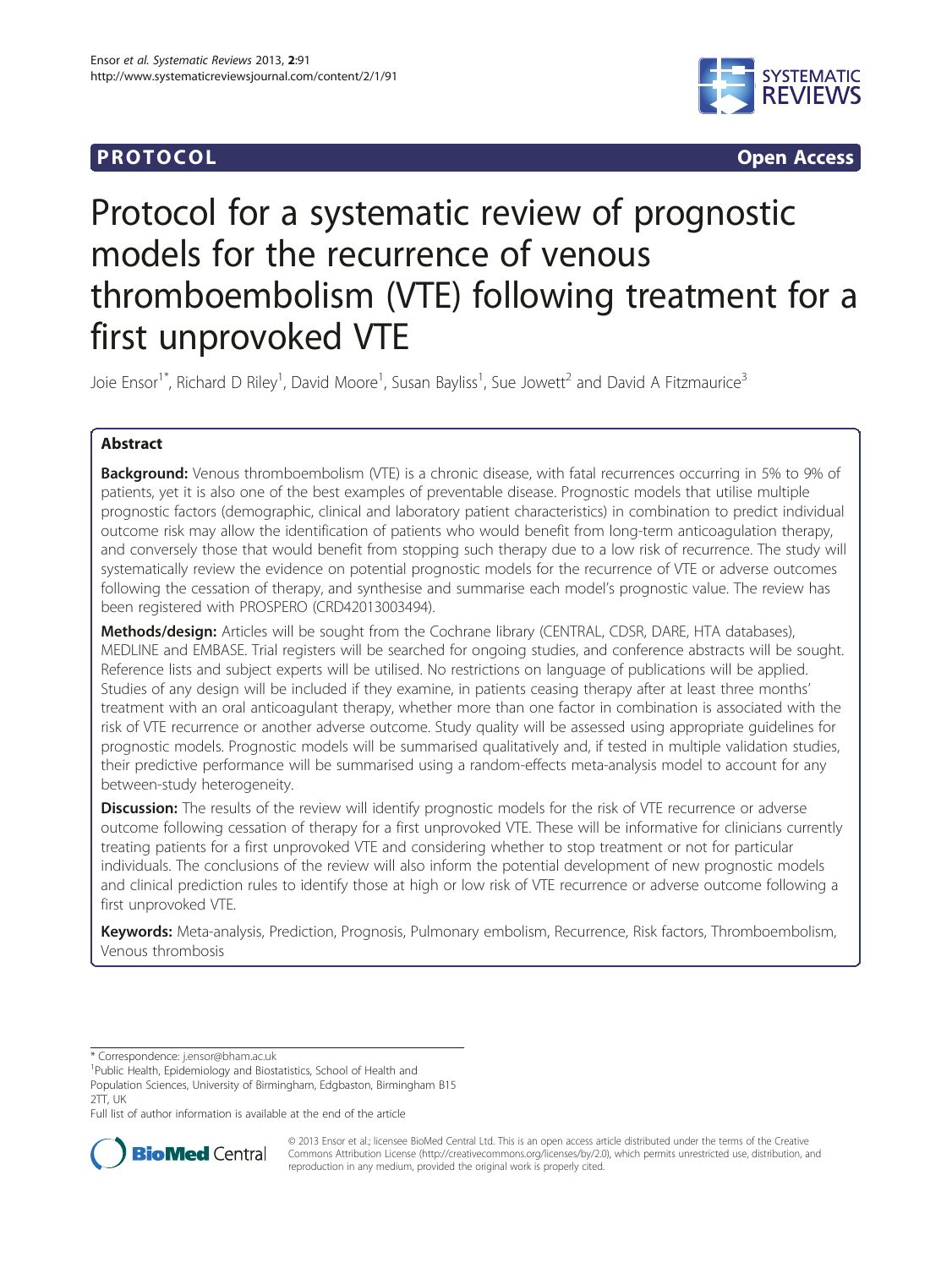# Background

Venous thrombosis is a chronic disease, and recurrent events are fatal in approximately 5% to 9% of patients [[1\]](#page-4-0). Most recurrences are easily preventable using antithrombotic therapy, and it is therefore of great importance that demographic, clinical or laboratory patient characteristics associated with an increased risk of recurrence or adverse outcome are identified; such characteristics are called prognostic factors [[2\]](#page-4-0). For example, previous studies suggest the risk is low among patients with venous thromboembolism (VTE) provoked by surgery, trauma, immobilization, pregnancy or female hormone intake, whereas it is higher among those with unprovoked thrombosis [[3\]](#page-4-0). Stratification of patients with unprovoked VTE according to their recurrence risk might also be achieved on the basis of clinical risk factors such as gender, comorbidities or weight, or by measuring laboratory markers of thrombophilia such as factor V Leiden, the prothrombin mutation, natural coagulation inhibitor deficiencies, elevated coagulation factors and antiphospholipid antibodies [\[1,4](#page-4-0)-[6\]](#page-4-0). More recently efforts have been made to utilise global coagulation markers, including D-dimer, as prognostic tools [[1,4\]](#page-4-0).

Prognostic factors have a wealth of potential uses [\[2](#page-4-0)]. For example, they identify groups of patients at highest risk of recurrence and thus inform prevention therapy, patient counselling and policies; they can be combined within a prognostic model to predict individual outcome risk for individuals; they allow clinicians to monitor potential changes in treatment response and outcome risk; they may reveal the causal pathway between onset and recurrence of VTE; they are potential adjustment and confounding factors in randomised trials and observational analyses; and they inform sample size and randomisation strategies in future trials [[2\]](#page-4-0).

Though there has been significant interest in the identification of prognostic factors for VTE recurrence, there has been less progress in the development of prognostic models. Prognostic models use multiple prognostic factors in combination to estimate outcome risk for an individual, based on their specific set of prognostic factor values [[7\]](#page-4-0). Clinicians could potentially utilise the predicted risk from such models to decide when it is safe to stop therapy (often referred to as a clinical prediction rule) [[1,4\]](#page-4-0).

Our work aims to systematically review all the evidence for current prognostic models for VTE recurrence and adverse outcome following cessation of therapy for a first unprovoked VTE. The findings should inform clinical practice and patient care by identifying demographic, laboratory and clinical characteristics that show consistent evidence of prognostic value when adjusted for other prognostic factors, and by summarising the current prognostic models and their predictive performance. It will also inform further research of prognostic factors and models in this clinical area, including the development of a new clinical prediction rule being undertaken by the authors.

#### Research aims

This systematic review will identify and summarise studies of any design examining prognostic models (and clinical decision rules based on such models) that utilise multiple prognostic factors in combination to predict the risk of VTE recurrence and/or adverse outcome in patients that have ceased therapy for a first unprovoked VTE. The patients examined must, before cessation of therapy, have received at least three months' oral anticoagulant therapy.

# Methods/design

#### Selection criteria

#### Study design

This review will include studies of any design or systematic reviews that develop, compare or validate a prognostic model (or clinical prediction rule based on a model) utilising multiple prognostic factors to predict the risk of recurrence of VTE or adverse outcome following cessation of therapy for a first unprovoked VTE.

#### Patient group

This review will study patients aged ≥18 years with a first unprovoked VTE where the patient has received at least three months' treatment with an oral anticoagulant therapy. Studies with mixed populations (including those outside of the remit) will be included provided that the appropriate data for our defined group of patients is extractable.

#### **Setting**

Studies in any setting will be included.

#### Potential prognostic models

Studies must report a prognostic model utilising multiple prognostic factors to predict the risk of recurrence of VTE or adverse outcome following cessation of therapy for a first unprovoked VTE.

#### Primary and secondary outcomes of our review

The primary outcome for the review will be the predictive accuracy of prognostic models, in relation to VTE recurrence. Secondary outcomes will be their predictive ability in relation to other adverse outcomes, including mortality and bleeding.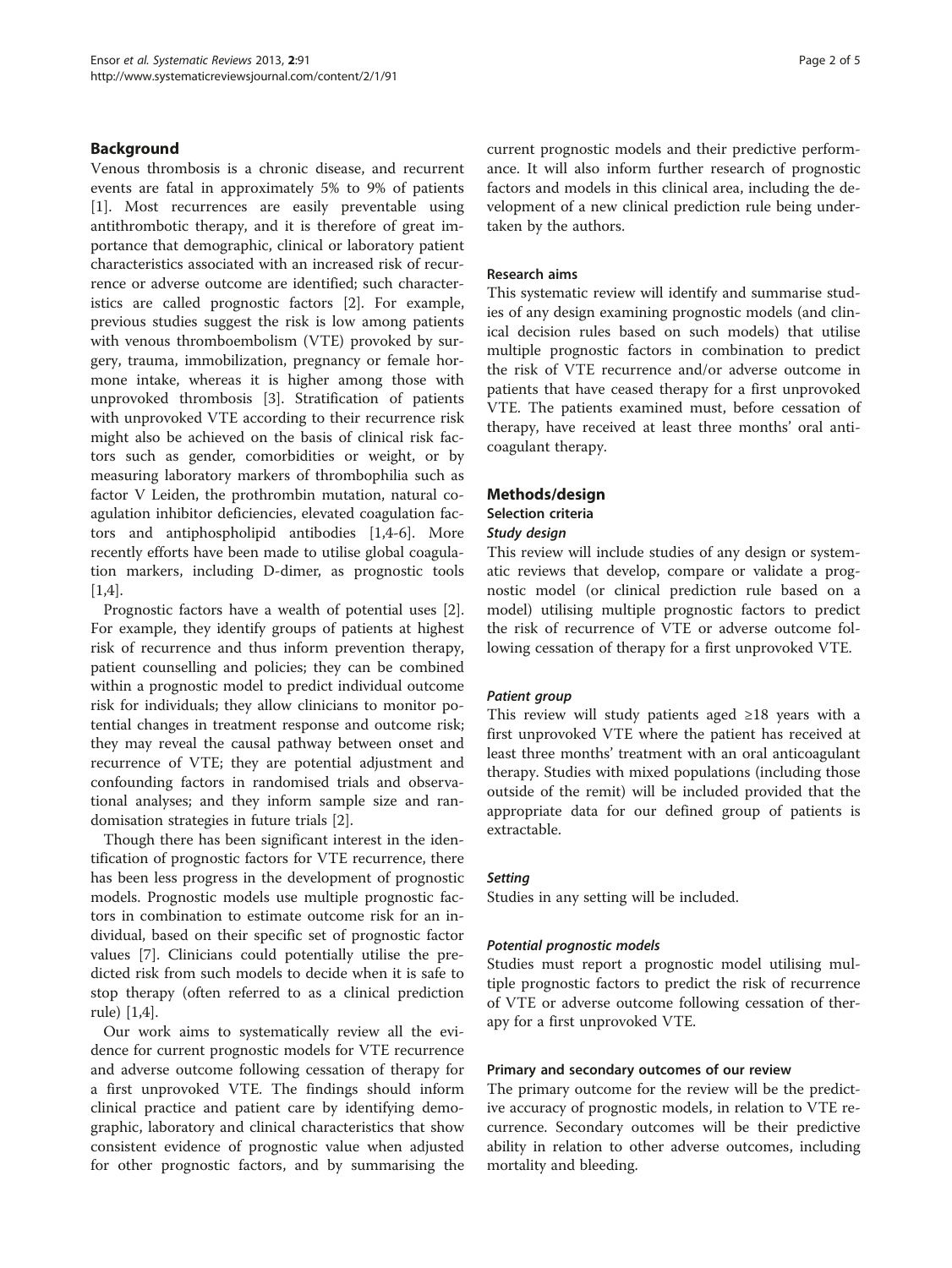# Search strategy

The following bibliographic databases will be searched: Cochrane Library (Wiley) (to include the Cochrane Database of Systematic Reviews, DARE, HTA Databases and CENTRAL Register of Controlled Trials), MEDLINE (Ovid) 1950 to 2012, MEDLINE In - Process & Other Non-Indexed Citations (Ovid) to date and EMBASE (Ovid) 1980 to 2012. Searches will use index terms and text words that encompass the patient group supplemented by terms relating to recurrence or adverse outcome and prognostic factors (see sample MEDLINE search in Appendix [1](#page-3-0)).

Publicly available trial registers will also be searched, such as ClinicalTrials.gov, UK Clinical Research Network Study Portfolio Database (UKCRN), WHO International Clinical Trials Registry Platform and the metaRegister of Controlled Trials (mRCT). Reference lists of all included papers will be checked and subject experts will be contacted. No restrictions on publication language or date limits will be applied.

In addition, abstracts from the following national and international conferences from 2005 onwards will be hand searched to capture studies that are not yet fully published:

- Haematology: International Society of Thrombosis and Haemostasis (ISTH), American Society of Haematology (ASH), European Haematology Association (EHA), British Society of Haematology (BSH)
- Cardiology conferences: British Cardiac Society (BCS), American College of Cardiology (ACC), European Society of Cardiology (ESC), American Heart Association (AHA), American College of Chest Physicians (ACCP)

# Study selection

This will be a two-step process. Titles (and abstracts where available) will initially be screened by two reviewers independently, using predefined screening criteria. These are broadly based on whether studies: (i) included patients with a first unprovoked VTE who received a minimum of three months' oral anticoagulation therapy and (ii) developed or examined prognostic models in relation to VTE recurrence or other clinical outcomes. Full texts of any potentially relevant articles will then be obtained and two reviewers will independently apply the full inclusion criteria. Any discrepancies between reviewers will be resolved by discussion or by referral to a third reviewer. Portions of non-English language studies will be translated where necessary to facilitate interpretation and data extraction. The study selection process will be documented using the PRISMA flow diagram [\[8](#page-4-0)]. Any relevant systematic reviews identified will be screened for further primary studies. Reference management software will be used to record reviewer decisions, including reasons for exclusion.

# Data extraction

Data will be extracted independently by two reviewers using an in-depth piloted data extraction form. Disagreements will be resolved through discussion or referral to a third reviewer.

Data extraction will include the following variables:

- Study characteristics: for example, sample size, country and year
- Study design characteristics: for example, randomised controlled trial, prospective, risk of bias and length of follow-up
- Patient characteristics: for example, summaries of age, gender, family history and treatment details in the sample
- Candidate prognostic factors considered: for example, any thresholds used, methods of measurement and timing of measurement post cessation of therapy
- Outcome measures: for example, recurrence of VTE, mortality and bleeding
- Statistical methods employed and how prognostic factors included in the analysis were handled: for example, continuous or dichotomised
- Prognostic models: for example, the final model (its specification and included factors), how it was developed, and any internal or external validation performance statistics for discrimination (such as the C statistic or area under the curve) or for calibration (such as the expected/observed events ratio), together with their confidence intervals

# Assessment of study quality

The quality (risk of bias) of any studies developing or evaluating a prognostic model will be assessed using the criteria described by Altman [[9\]](#page-4-0), and by PROBAST (prediction study risk of bias assessment tool) if it is available before our assessments begin.

Particular elements to be considered include:

- Study design (such as whether it was a prospective design, and whether prognostic factor and outcome measurements were reliable)
- Sample size (such as whether there was a prespecified sample size consideration accounting for numbers of events and multiple comparisons in selection of factors, and how much data was available for external validation)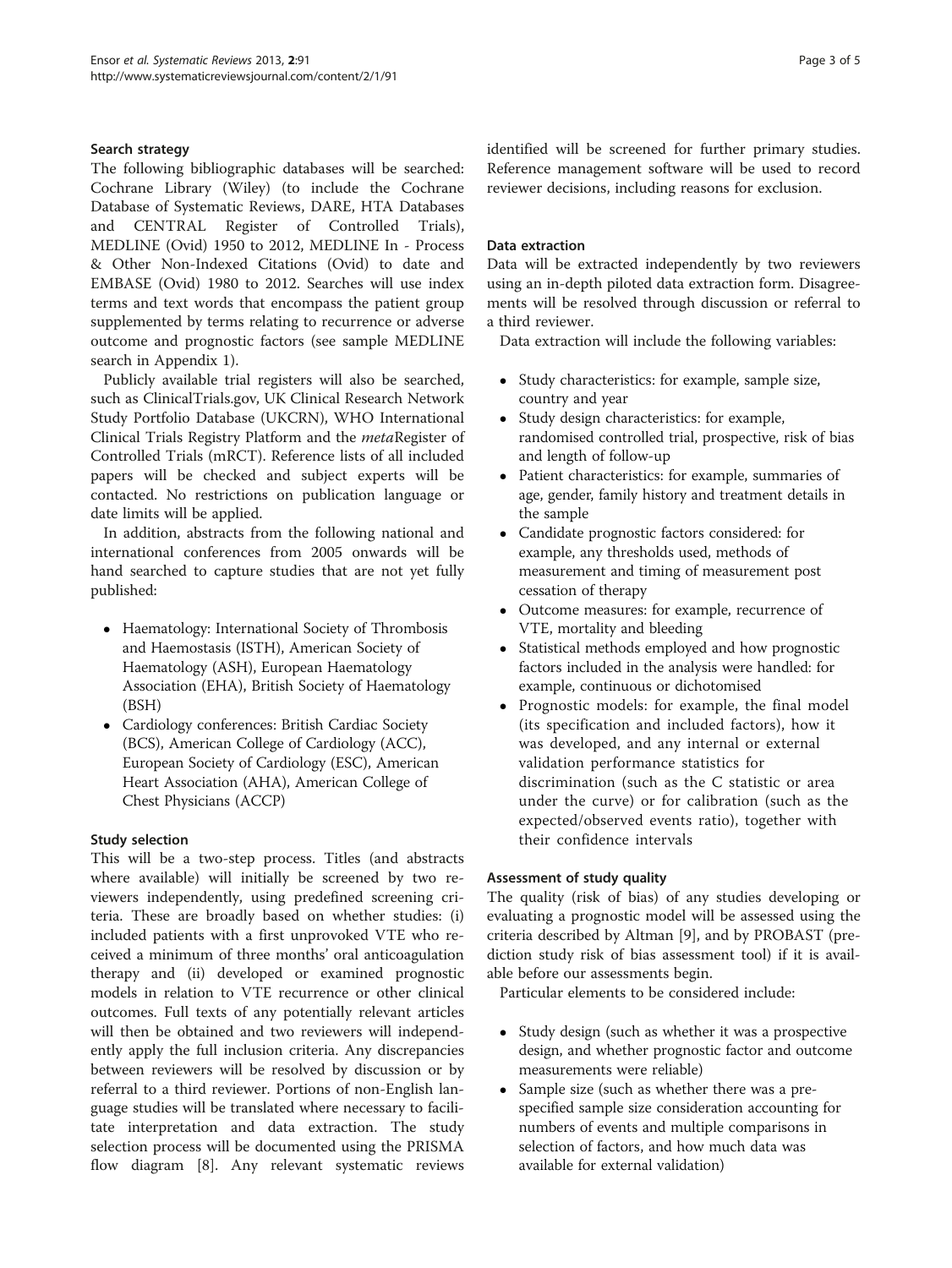- <span id="page-3-0"></span>• Missing data (such as adequate reporting on completeness of data, and whether imputation was used)
- Statistical analysis (such as handling of continuous variables, selection of possible factors, and use of bootstrapping or shrinkage)
- Internal and external model validation (whether model validations are reported and how these were carried out)

## Evidence synthesis

Any studies reporting a prognostic model will be summarised narratively, in particular what variables (prognostic factors) were included in the final model; how the included variables were coded; what the specification of the model was and how it produces an individual outcome probability or risk score; the reported predictive accuracy of the model; and whether the model was validated internally and/or externally, and if so how.

If multiple studies are found that validate the same prognostic model, then calibration statistics (such as expected/observed events) and discriminatory statistics (such as the C statistic or area under the curve) will be synthesised using the random-effects meta-analysis of DerSimonian and Laird [\[10,11](#page-4-0)], to summarise the model's average performance across different settings and its predicted performance in a future setting [\[7,12](#page-4-0)].

# Economic evaluation

## Systematic review of published cost-effectiveness studies

A systematic review will be undertaken to identify any existing economic studies including cost-effectiveness and decision model-based analyses evaluating the use of a prognostic model (or clinical prediction rule based on a model), compared to the absence of a prognostic model (or clinical prediction rule). Outcomes to be considered will include quality of life, costs and measures of costeffectiveness (for example, incremental cost-effectiveness ratios). Studies will be identified based on the above proposed systematic review search methods with the inclusion of appropriate study design filters to identify a subset of economic studies. Quality assessment of economic evaluation studies will be performed using the criteria set out by the Consensus on Health Economics Criteria list [[13](#page-4-0)], and model-based studies will be evaluated based on the guidelines described by Philips *et al.* [\[14\]](#page-4-0).

# **Discussion**

It is anticipated that the results of our systematic review and meta-analysis of existing studies will be a significant step towards informing the clinical management of patients receiving therapy after a first unprovoked VTE. In particular, the results of the review will identify

prognostic models for the risk of VTE recurrence or adverse outcome following cessation of therapy for a first unprovoked VTE. These will be informative for clinicians currently treating patients for a first unprovoked VTE and considering whether to stop treatment or not for particular individuals. The review will also identify areas where the evidence for or against particular candidate prognostic models is lacking, and this will lead to recommendations for initiating additional prognostic model development and validation.

The factors identified by this review as having important and consistent prognostic value will be considered for inclusion in related research by the authors (UK National Institute for Health Research HTA Project 10/94/ 02). This related project aims to develop a prognostic model and clinical prediction rule to identify a subgroup of patients at low risk of VTE recurrence (in whom it is considered safe to stop anticoagulation therapy given for a first unprovoked VTE) and in contrast to identify a sub-group of patients at high risk of recurrence (for whom therapy should be continued). Our systematic review will identify any current prognostic models in this area, and so  $-$  in the related project  $-$  we will compare these existing models to the performance of our own model. In the long term, if a suitable clinical prediction rule is identified, this would then lead to the comparison of groups of patients randomised to either the clinical prediction rule or usual care. Therefore, our systematic review is a crucial step towards the evidencebased use of prognostic factors and risk prediction in patients with VTE considering cessation of therapy.

# Appendix 1. Example search strategy for MEDLINE

Database: MEDLINE (Ovid) 1946 to November Week 3, 2012

Search strategy:

- 1. exp Venous Thromboembolism/
- 2. Pulmonary Embolism/
- 3. exp Venous Thrombosis/
- 4. (vte or dvt or pe).ti,ab.
- 5. deep vein thrombosis.ti,ab.
- 6. pulmonary embolism.ti,ab.
- 7. venous thrombo\$.ti,ab.
- 8. or/1-7
- 9. (recurrence or recurr\$ or re-occur\$).ti,ab.
- 10. Recurrence/
- 11. exp Death/
- 12. (death\$ or mortality).ti,ab.
- 13. Mortality/
- 14. clot\$.ti,ab.
- 15. Hypertension, Pulmonary/
- 16. pulmonary hypertension.ti,ab.
- 17. post thrombotic syndrome.ti,ab.